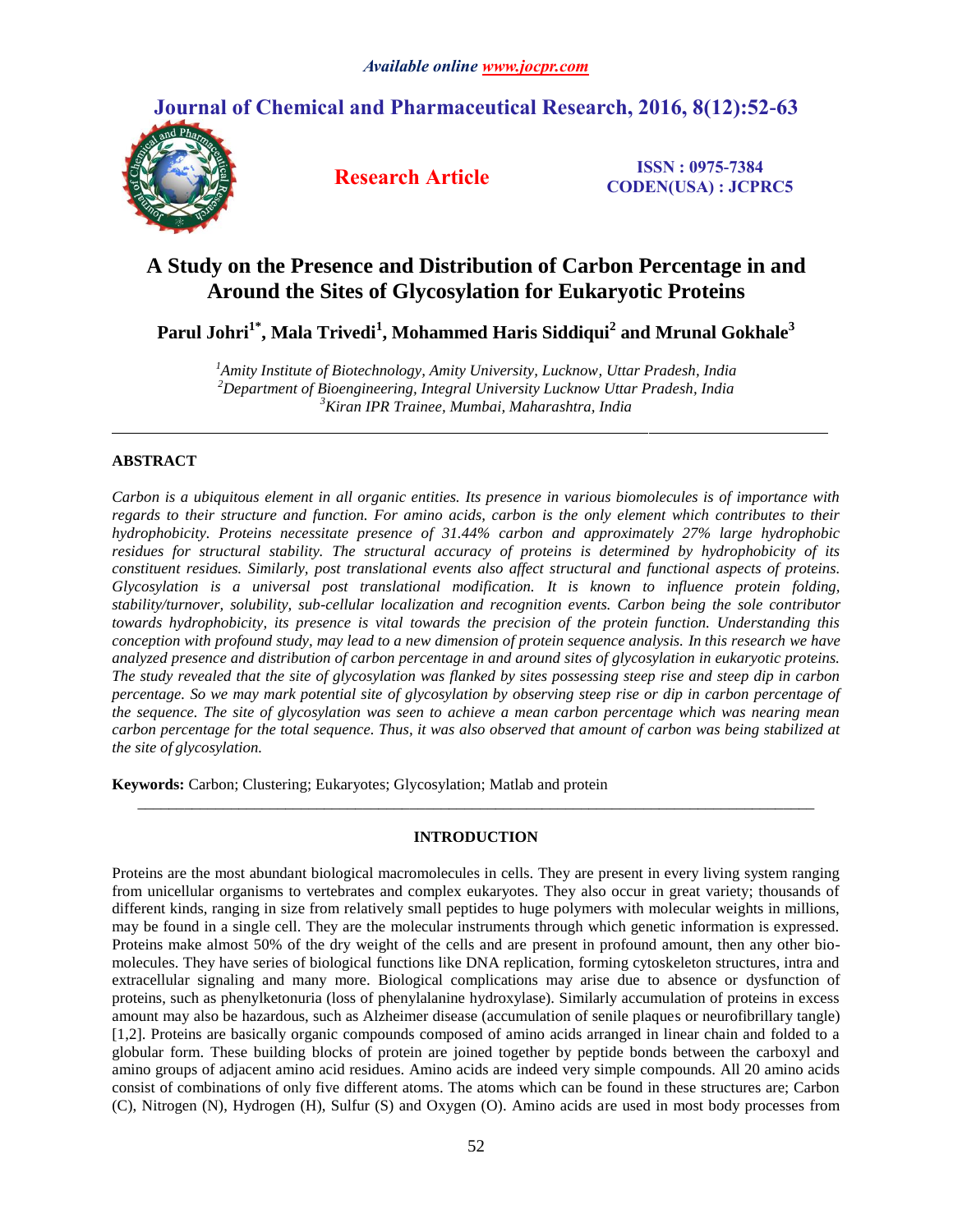regulating the way the body works to how the brain functions. They activate and utilize vitamins and other nutrients. The liver manufactures about 80% of these amino acids, but the remaining 20% of such amino acids must be supplied directly by diet, and these amino acids are referred to as the essential amino acids. Depending on the properties of their side chains, the amino acids are classified as hydrophobic and hydrophilic. If the side chain of an amino acid is polar, then it is hydrophilic and if the side chain is non-polar it is classified as hydrophobic. The hydrophobic residues are found buried deep in the inner core of the protein whereas the hydrophilic residues are found in the outer soluble environment (can react with water). The distribution of hydrophobic residues in a protein contributes majorly towards protein folding, protein interactions, formation of core, active side formation and other biological functions [3]. The atomic composition of amino acids is responsible for the properties of hydrophobicity or hydrophilicity, which play an important role in protein interactions.

 $\mathcal{L}_\mathcal{L} = \mathcal{L}_\mathcal{L}$ 

As carbon is the main element which contributes to hydrophobic interactions in proteins, the hydrophobic amino acids characteristically have greater number of carbon atoms. Each amino acid is assigned with a hydropathy index based on the hydrophobic/hydrophilic properties of its side chains. The `hydropathy index` of a protein is a number representing its hydrophilic or hydrophobic properties. The higher the index is, the more hydrophobic the amino acid (Table 1). The structure and activity of proteins are contributed by the presence of Large Hydrophobic residues (LHR) such as phenylalanine (F), isoleucine (I), leucine (L), methionine (M), and asparagines (V). It has been observed that proteins need 31.44% of total carbon content for their structure stability and activity [4].

## **Table 1: Hydropathy index of amino acids**

| Amino Acid Index        |                 | Amino Acid                   |                |     |    |     |        |                  |                               |     |     |              |                     |                      |      |                  |                       |        |                                                |               |
|-------------------------|-----------------|------------------------------|----------------|-----|----|-----|--------|------------------|-------------------------------|-----|-----|--------------|---------------------|----------------------|------|------------------|-----------------------|--------|------------------------------------------------|---------------|
|                         | $\Gamma$        | Ð<br>$\overline{\mathbf{r}}$ | N<br><b>TA</b> | ້   | ∽  |     | -      | ∽                | TT<br>                        |     | ∸   | $\sim$<br>T. | M                   |                      |      |                  | --                    | W      | $\mathbf{x}$                                   |               |
| <b>Hydropathy Index</b> | $\Omega$<br>1.0 | -4.                          | $-3.5$         | د.د | ر… | ∙ບ⊷ | $-5.5$ | $\Omega$<br>-0.4 | $\sim$ $\sim$<br>$-1$<br>ے. ب | 4.5 | 3.8 | $-3.9$       | $\Omega$<br>$\cdot$ | $\Omega$<br>$\sim$ 0 | ·1.6 | $\Omega$<br>-0.8 | $\sim$ $\sim$<br>-v., | $-0.9$ | $\sqrt{ }$<br>$\overline{\phantom{0}}$<br>د. 1 | $\sim$<br>4.2 |

Glycosylation is a post translational modification. It is an enzymatic process that links saccharides to produce glycans, either free or attached to proteins or lipids. This enzymatic process produces one of four fundamental components of all cells (along with nucleic acids, proteins, and lipids) and also provides a co-translational and posttranslational modification mechanism that modulates the structure and function of membrane and secreted proteins. The majority of proteins synthesized in the rough endoplasmic reticulum undergo glycosylation. It is an enzymedirected site-specific process [5-6]. The polysaccharide chains attached to the target proteins serve various functions. It is believed to occur in more than half of the eukaryotic proteins and has been shown to affect protein folding, stability/turnover, solubility, subcellular localization and recognition events. Glycosylation also play a role in cellcell adhesion (a mechanism employed by the immune system) as well. Experiments have shown that polysaccharides linked at the amide nitrogen of asparagines in the protein confer stability by avoiding premature degradation. It was once believed that glycoprotein were confined to eukaryotic organisms, but it is now widely accepted that post translational glycosylation is a universal modification [7-9].

## **MATERIALS AND METHOD**

In the present work we initially tried to identify the role of carbon atom in protein sequences. In order to extend this logic we retrieved glycosylated protein sequences for eukaryotes from Swiss Prot database [\(http://ca.expasy.org/sprot/\)](http://ca.expasy.org/sprot/)) irrespective of the type of glycosylation (N linked and O linked). The data set is majorly classified as N linked sequences and O linked sequences. The further sub classification is based on the category of glycosylation sites present in the sequence. The sequence which possesses at least one experimentally proved glycosylation site was marked as reference. The sequence with no reference site but had potential sites for glycosylation was marked as potential. In order to complete the total carbon percentage of the sequence, we had written a PERL (v5.10.1) script using dynamic programming approach. The data was subjected to dynamic programming because the normal approach could not entertain such large such large sequences. The script basically splits the amino acids peptide chain into its constituent atomic array. A window of 10% of the total length of atomic array was then slide over, for calculating the carbon percentage of each window. The frequency of windows for each carbon percentage were identified and divided by total number of windows to provide weights. Further for the analysis, the frequencies of weighted values were plotted against the carbon percentage for each sequence. Finally, a combined analysis of all the proteins retrieved was done taking average of the weighted values and plotting graph for the same. Every sequence from the data set was processed similarly. For each graph generated, we did calculate the skewness of graph, mean frequency, carbon percentage with highest frequency, highest carbon percentage and lowest carbon percentage. This information is enlisted below (Table 2):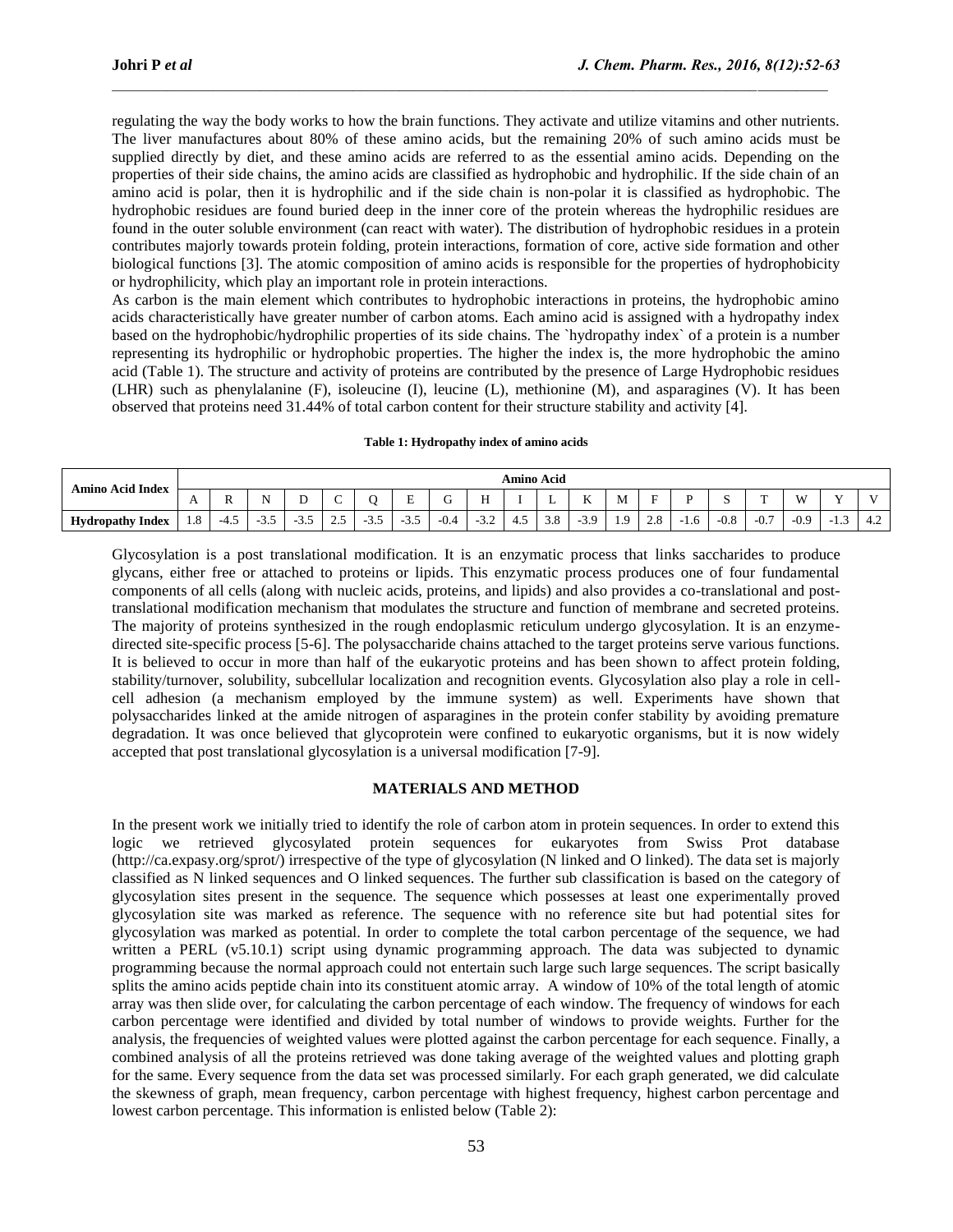| <b>Detailed Analysis of N - Linked (Potential) Glycosylation Sequences</b> |                     |                               |                              |                                        |                 |                          |  |  |
|----------------------------------------------------------------------------|---------------------|-------------------------------|------------------------------|----------------------------------------|-----------------|--------------------------|--|--|
| <b>Sequence ID</b>                                                         | <b>Index Number</b> | <b>Highest Carbon Content</b> | <b>Lowest Carbon Content</b> | <b>Maximum</b><br><b>Frequency for</b> | <b>Skewness</b> | Mean<br><b>Frequency</b> |  |  |
| <b>C8Z742</b>                                                              | 1                   | 35.6617                       | 30.147                       | 32.3529                                | 0.500792        | 32.45135                 |  |  |
| <b>C8Z830</b>                                                              | $\mathfrak{2}$      | 35.0378                       | 30.4924                      | 32.1969                                | 0.131624        | 32.60909                 |  |  |
| <b>C8ZCR2</b>                                                              | 3                   | 33.32                         | 30.4035                      | 32.441                                 | $-0.346$        | 31.98908                 |  |  |
| C8ZGM3                                                                     | 4                   | 34.507                        | 26.7605                      | 30.9859                                | $-0.11829$      | 30.71211                 |  |  |
| <b>C8ZI10</b>                                                              | 5                   | 35.1307                       | 30.0653                      | 33.33                                  | 0.145325        | 32.91805                 |  |  |
| O76942                                                                     | 6                   | 32.7239                       | 29.616                       | 30.5301                                | 0.418627        | 30.95772                 |  |  |
| O96363                                                                     | $\tau$              | 34.5945                       | 30.1351                      | 32.5675                                | 0.479023        | 32.3224                  |  |  |
| P00635                                                                     | 8                   | 35.0828                       | 30.8011                      | 32.7348                                | 0.312506        | 32.61332                 |  |  |
| P14000                                                                     | 9                   | 34.4457                       | 30.3933                      | 31.9427                                | 0.268003        | 32.31426                 |  |  |
| P14217                                                                     | 10                  | 34.4965                       | 30.1096                      | 31.6051                                | 0.267089        | 32.23132                 |  |  |
| P15589                                                                     | 11                  | 34.8623                       | 30.5045                      | 31.422                                 | 0.180043        | 32.31718                 |  |  |
| P22146                                                                     | 12                  | 34.1523                       | 28.1326                      | 31.8181                                | 0.667121        | 31.86643                 |  |  |
| P22282                                                                     | 13                  | 35.7142                       | 28.9115                      | 31.6326                                | $-0.11813$      | 32.56905                 |  |  |
| P24031                                                                     | 14                  | 34.3922                       | 30.6629                      | 32.5966                                | 0.037051        | 32.6113                  |  |  |
| P25353                                                                     | 15                  | 34.5329                       | 29.82                        | 32.6478                                | 1.003844        | 32.65151                 |  |  |
| P25381                                                                     | 16                  | 35.4166                       | 29.8177                      | 32.4218                                | 0.46072         | 32.19942                 |  |  |
| P25574                                                                     | 17                  | 34.1205                       | 30.9446                      | 32.0032                                | 0.702145        | 32.18769                 |  |  |
| P25653                                                                     | 18                  | 32.1148                       | 29.8085                      | 30.4177                                | $-0.32334$      | 30.77251                 |  |  |
| P27810                                                                     | 19                  | 36.4779                       | 30.6603                      | 33.1761                                | 0.610414        | 33.33188                 |  |  |
| P31382                                                                     | 20                  | 34.9009                       | 30.363                       | 33.4983                                | $-0.08928$      | 33.06246                 |  |  |
| P32768                                                                     | 21                  | 33.5881                       | 29.7212                      | 30.8003                                | 2.352384        | 31.04555                 |  |  |
| P33727                                                                     | $22\,$              | 34.4497                       | 30.7416                      | 32.177                                 | 0.274893        | 32.41241                 |  |  |
| P34231                                                                     | 23                  | 33.7696                       | 29.5811                      | 30.8027                                | 0.530328        | 31.5102                  |  |  |
| P36170                                                                     | 24                  | 33.7748                       | 29.5605                      | 30.5237                                | 1.010408        | 31.1136                  |  |  |
| P37370                                                                     | 25                  | 32.363                        | 29.7089                      | 31.4212                                | 0.580703        | 31.27161                 |  |  |
| P38138                                                                     | 26                  | 34.3953                       | 30.6241                      | 32.8348                                | 1.201029        | 32.73974                 |  |  |
| P38693                                                                     | $\overline{27}$     | 34.2975                       | 30.5785                      | 32.5068                                | 0.333326        | 32.43656                 |  |  |
| P38694                                                                     | 28                  | 34.2657                       | 30.0699                      | 32.4675                                | 0.079212        | 31.96465                 |  |  |
| P38887                                                                     | 29                  | 33.7487                       | 32.8411                      | 32.3987                                | 0.601112        | 32.196                   |  |  |
| P39105                                                                     | 30                  | 34.3117                       | 30.0607                      | 32.7935                                | 0.3386227       | 32.08098                 |  |  |
| P40095                                                                     | 31                  | 32.7272                       | 29.2045                      | 30.6818                                | 0.0068787       | 30.88606                 |  |  |
| P40520                                                                     | 32                  | 37.912                        | 28.0219                      | 31.3186                                | 0.5992487       | 31.73736                 |  |  |
| P40533                                                                     | 33                  | 35.2242                       | 30.6068                      | 32.9815                                | 0.1635073       | 32.748772                |  |  |
| P40583                                                                     | 34                  | 34.8258                       | 30.597                       | 32.9601                                | $-0.2906713$    | 32.44499                 |  |  |
| P43600                                                                     | 35                  | 36.3896                       | 28.3667                      | 31.5186                                | $-0.036357$     | 32.28878                 |  |  |
| P47055                                                                     | 36                  | 36.0563                       | 27.8873                      | 30.7042                                | 0.5231298       | 31.21982                 |  |  |
| P47078                                                                     | $\overline{37}$     | 38.764                        | 27.528                       | 32.5842                                | 0.4734755       | 32.81667                 |  |  |
| P48016                                                                     | 38                  | 33.9098                       | 30.9748                      | 31.5513                                | $-0.0299615$    | 32.24365                 |  |  |
| P50079                                                                     | $\overline{39}$     | 33.2406                       | 29.4853                      | 31.4325                                | 0.6265319       | 31.54421                 |  |  |
| P50426                                                                     | 40                  | 34.7079                       | 30.0114                      | 31.6151                                | 0.3756853       | 32.21578                 |  |  |
| P50427                                                                     | 41                  | 34.7357                       | 30.4207                      | 31.6073                                | 2.0021139       | 31.90992                 |  |  |
| P50428                                                                     | 42                  | 34.4459                       | 30.04                        | 31.7757                                | 0.0710146       | 32.22757                 |  |  |
| P50429                                                                     | 43                  | 34.3337                       | 30.4921                      | 32.0528                                | 0.0509701       | 32.36188                 |  |  |
| P50473                                                                     | 44                  | 34.0723                       | 29.9883                      | 31.8553                                | 0.4633556       | 32.17971                 |  |  |
| P52290                                                                     | 45                  | 34.3324                       | 30.1089                      | 32.8337                                | 0.3903559       | 32.47278                 |  |  |
| P53058                                                                     | 46                  | 34.9673                       | 29.4117                      | 32.6797                                | 0.5138161       | 32.27547                 |  |  |
| P53163                                                                     | 47                  | 32.8859                       | 28.5234                      | 30.8724                                | 0.3029463       | 30.77471                 |  |  |
| P53334                                                                     | 48                  | 34.657                        | 28.3393                      | 32.1299                                | 0.2615403       | 31.3574                  |  |  |
| P53950                                                                     | 49                  | 32.8409                       | 29.0909                      | 30.6818                                | 1.5776942       | 30.94237                 |  |  |
| P54793                                                                     | 50                  | 35.2173                       | 29.5652                      | 32.1739                                | $-0.1438904$    | 32.32365                 |  |  |
| Q01974                                                                     | 51                  | 33.8376                       | 30.2613                      | 31.7744                                | 0.9065309       | 31.83736                 |  |  |
| Q02783                                                                     | 52                  | 33.6795                       | 29.2284                      | 31.1572                                | 0.8156196       | 31.15089                 |  |  |

# **Table 2: Assessment of graph for each sequence from the dataset**

 $\mathcal{L}_\mathcal{L} = \mathcal{L}_\mathcal{L}$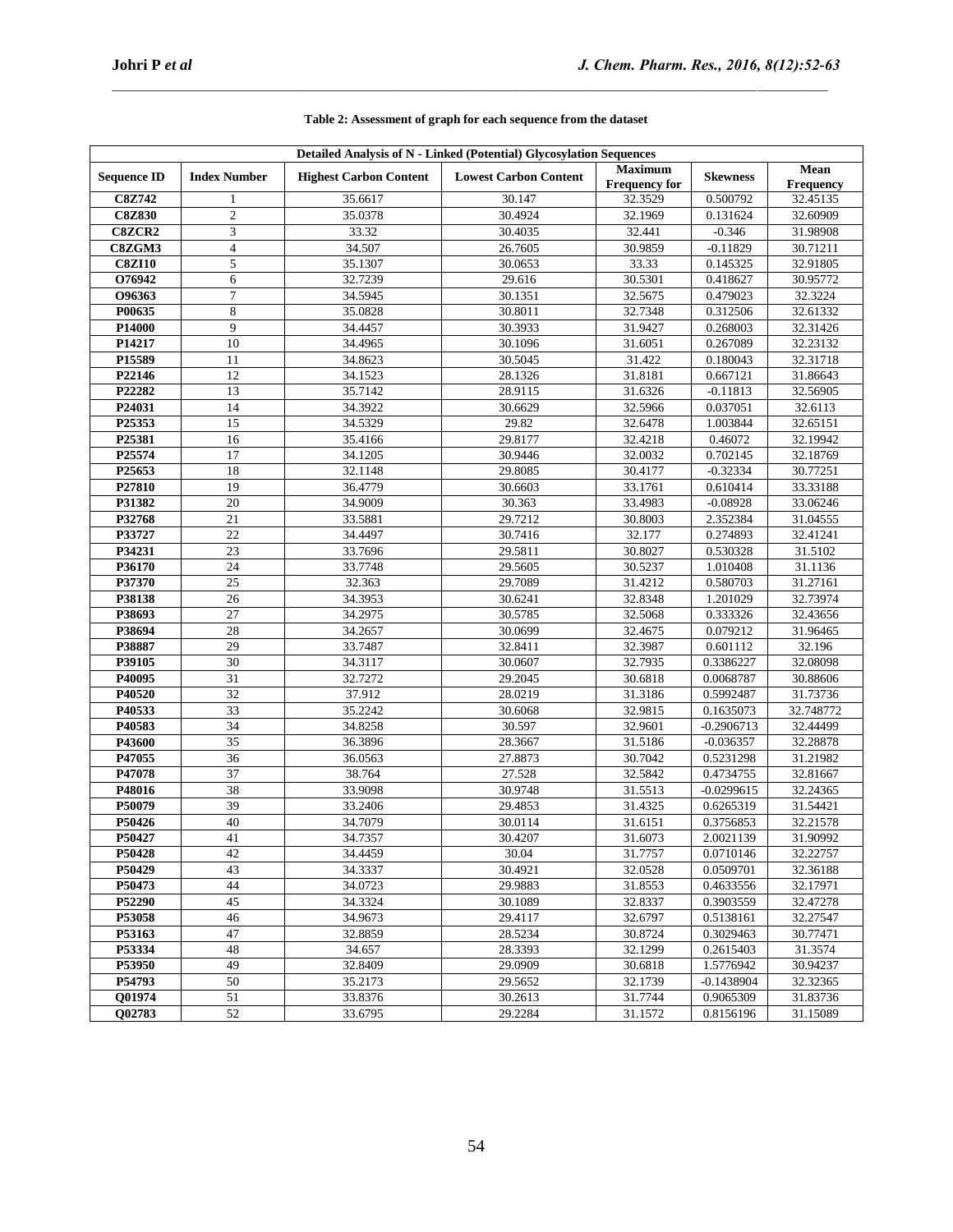|                             | <b>DETAILED ANALYSIS OF N - LINKED (Reference) GLYCOSYLATION SEQUENCES</b> |                               |                              |                          |                 |           |  |  |  |  |
|-----------------------------|----------------------------------------------------------------------------|-------------------------------|------------------------------|--------------------------|-----------------|-----------|--|--|--|--|
| <b>Sequence ID</b>          | <b>Index Number</b>                                                        | <b>Highest Carbon Content</b> | <b>Lowest Carbon Content</b> | <b>Maximum Frequency</b> | <b>Skewness</b> | Mean      |  |  |  |  |
| O00391                      |                                                                            | 34.0223                       | 30.2325                      | 32.8165                  | 0.039301        | 32.043421 |  |  |  |  |
| P08842                      | 2                                                                          | 35.262                        | 30.2401                      | 32.4235                  | 0.3595154       | 32.50716  |  |  |  |  |
| P <sub>15289</sub>          | 3                                                                          | 34.8525                       | 30.0268                      | 31.6353                  | 0.0121039       | 32.21312  |  |  |  |  |
| P <sub>15586</sub>          | 4                                                                          | 34.7575                       | 30.1385                      | 31.4087                  | $-0.0674714$    | 32.22792  |  |  |  |  |
| P <sub>15848</sub>          |                                                                            | 34.5693                       | 30.7416                      | 32.177                   | 0.4927146       | 32.36052  |  |  |  |  |
| P22304                      | 6                                                                          | 35.0348                       | 30.1624                      | 32.4825                  | 0.8441451       | 32.59589  |  |  |  |  |
| P34059                      |                                                                            | 35.1485                       | 30.4455                      | 32.0544                  | 0.700144        | 32.55619  |  |  |  |  |
| P51688                      | 8                                                                          | 34.6835                       | 30.3797                      | 32.7848                  | $-0.131493$     | 32.5181   |  |  |  |  |
| P51690                      | 9                                                                          | 33.769                        | 29.8474                      | 32.6797                  | 0.8931241       | 32.30305  |  |  |  |  |
| <b>O3T906</b>               | 10                                                                         | 33.2009                       | 30.2729                      | 31.4143                  | $-0.1754528$    | 31.79637  |  |  |  |  |
| <b>O8C145</b>               | 11                                                                         | 34.1687                       | 29.5739                      | 32.5814                  | 1.0458064       | 31.88902  |  |  |  |  |
| O8IWU5                      | 12                                                                         | 33.6909                       | 30.1144                      | 31.0443                  | 0.066035        | 31.83778  |  |  |  |  |
| O8IWU6                      | 13                                                                         | 34.0213                       | 29.8932                      | 31.032                   | 0.8958564       | 31.73363  |  |  |  |  |
| <b>O9VEX0</b>               | 14                                                                         | 33.6919                       | 30.0679                      | 30.804                   | 0.7999388       | 31.44918  |  |  |  |  |
| <b>Comparitive Analysis</b> |                                                                            | 35.262                        | 29.5739                      | 32.6797                  | 0.923271        | 32.143743 |  |  |  |  |

 $\mathcal{L}_\mathcal{L} = \mathcal{L}_\mathcal{L}$ 

| Detailed Analysis of O - Linked (Potential) Glycosylation Sequences |                     |                               |                              |                                        |                 |                       |  |  |  |
|---------------------------------------------------------------------|---------------------|-------------------------------|------------------------------|----------------------------------------|-----------------|-----------------------|--|--|--|
| <b>Sequence ID</b>                                                  | <b>Index Number</b> | <b>Highest Carbon Content</b> | <b>Lowest Carbon Content</b> | <b>Maximum</b><br><b>Frequency for</b> | <b>Skewness</b> | <b>Mean Frequency</b> |  |  |  |
| O30620                                                              |                     | 34.2794                       | 28.8209                      | 32.5327                                | 0.8959233       | 32.08664              |  |  |  |
| P11764                                                              |                     | 35.5731                       | 27.6679                      | 31.6205                                | 0.2498357       | 31.24258              |  |  |  |
| P32781                                                              |                     | 38.6363                       | 26.5151                      | 31.0606                                | 0.4694798       | 31.7998               |  |  |  |
| <b>P80069</b>                                                       |                     | 34.2794                       | 28.8209                      | 32.5327                                | 0.8959233       | 32.08664              |  |  |  |
| <b>Comparative Analysis</b>                                         |                     | 38.6363                       | 26.5151                      | 31.0606                                | 0.6693371       | 31.70967              |  |  |  |

| Detailed Analysis of O - Linked (Reference) Glycosylation Sequences |                             |                               |                              |                                        |                 |                          |  |  |  |
|---------------------------------------------------------------------|-----------------------------|-------------------------------|------------------------------|----------------------------------------|-----------------|--------------------------|--|--|--|
| <b>Sequence ID</b>                                                  | <b>Index Number</b>         | <b>Highest Carbon Content</b> | <b>Lowest Carbon Content</b> | <b>Maximum</b><br><b>Frequency for</b> | <b>Skewness</b> | Mean<br><b>Frequency</b> |  |  |  |
| P02974                                                              |                             | 34.7826                       | 28.0632                      | 30.83                                  | 0.3375359       | 31.37345                 |  |  |  |
| P05431                                                              |                             | 35.2941                       | 27.8431                      | 29.8039                                | 0.1347332       | 31.19574                 |  |  |  |
| P18774                                                              |                             | 34.632                        | 27.7056                      | 29.8701                                | 0.1570066       | 30.95331                 |  |  |  |
| P36912                                                              | 4                           | 35.8381                       | 29.287                       | 33.1406                                | 0.493275        | 32.61944                 |  |  |  |
| P36913                                                              |                             | 35.4                          | 29                           | 31.8                                   | 0.6431316       | 32.02278                 |  |  |  |
| O05819                                                              |                             | 35.0162                       | 30.1302                      | 32.4104                                | 0.3683436       | 32.46944                 |  |  |  |
| O50906                                                              |                             | 34.4978                       | 28.8209                      | 32.5327                                | 1.0459726       | 32.15161                 |  |  |  |
|                                                                     | <b>Comparitive Analysis</b> | 35.8318                       | 27.7056                      | 29.8701                                | 0.7242241       | 31.8083                  |  |  |  |

| <b>Detailed Analysis of O - Linked (Reference) Glycosylation Sequences</b> |                     |                               |                              |                                        |                 |                          |  |  |
|----------------------------------------------------------------------------|---------------------|-------------------------------|------------------------------|----------------------------------------|-----------------|--------------------------|--|--|
| <b>Sequence ID</b>                                                         | <b>Index Number</b> | <b>Highest Carbon Content</b> | <b>Lowest Carbon Content</b> | <b>Maximum</b><br><b>Frequency for</b> | <b>Skewness</b> | Mean<br><b>Frequency</b> |  |  |
| P47001                                                                     |                     | 35.625                        | 27.5                         | 29.375                                 | 0.2337244       | 31.21442                 |  |  |
| 012127                                                                     |                     | 35.5191                       | 27.3224                      | 30.0546                                | .0074049        | 30.71918                 |  |  |
| <b>Comparitive Analysis</b>                                                |                     | 35.5191                       | 27.3224                      | 30.0546                                | .7410546        | 30.966803                |  |  |

To further analyze the role of carbon content in species specific manner, we did clustering in XLMineXLMiner (Version3) is acomprehensive data mining add-in for Excel. Data mining is a discovery-driven data analysis technology used for identifying patterns and relationships in data sets. Data mining is still a nascent field, and is a convergence of fields like statistics, machine learning, and artificial intelligence. Often, there may be more than one approach to a problem. XLMiner is a toolbelt to get quickly started on data mining, offering a variety of methods to analyze your data. It has extensive coverage of statistical and machine learning techniques for classification, prediction, affinity analysis and data exploration and reduction.

The reference sequences of N linked and O linked dataset were subjected to clustering. Input provided for XLMiner was of skewness and mean frequency of these sequences. Frequency is defined as the ratio of the number of observations in a statistical category to the total number of observations. Frequency of a data set is a vital parameter in statistics because it signifies the impact of a quantity or data point in a normally distributed dataset. Since, the focus of our experiment was to analyze the significance of carbon content in proteins, the calculation of frequency is an important step in achieving potential results. Skewness is defined as the measure of asymmetry of a distribution (mathworld.wolfram.com). Skewness can come in form of "negative skewness" or "positive skewness", depending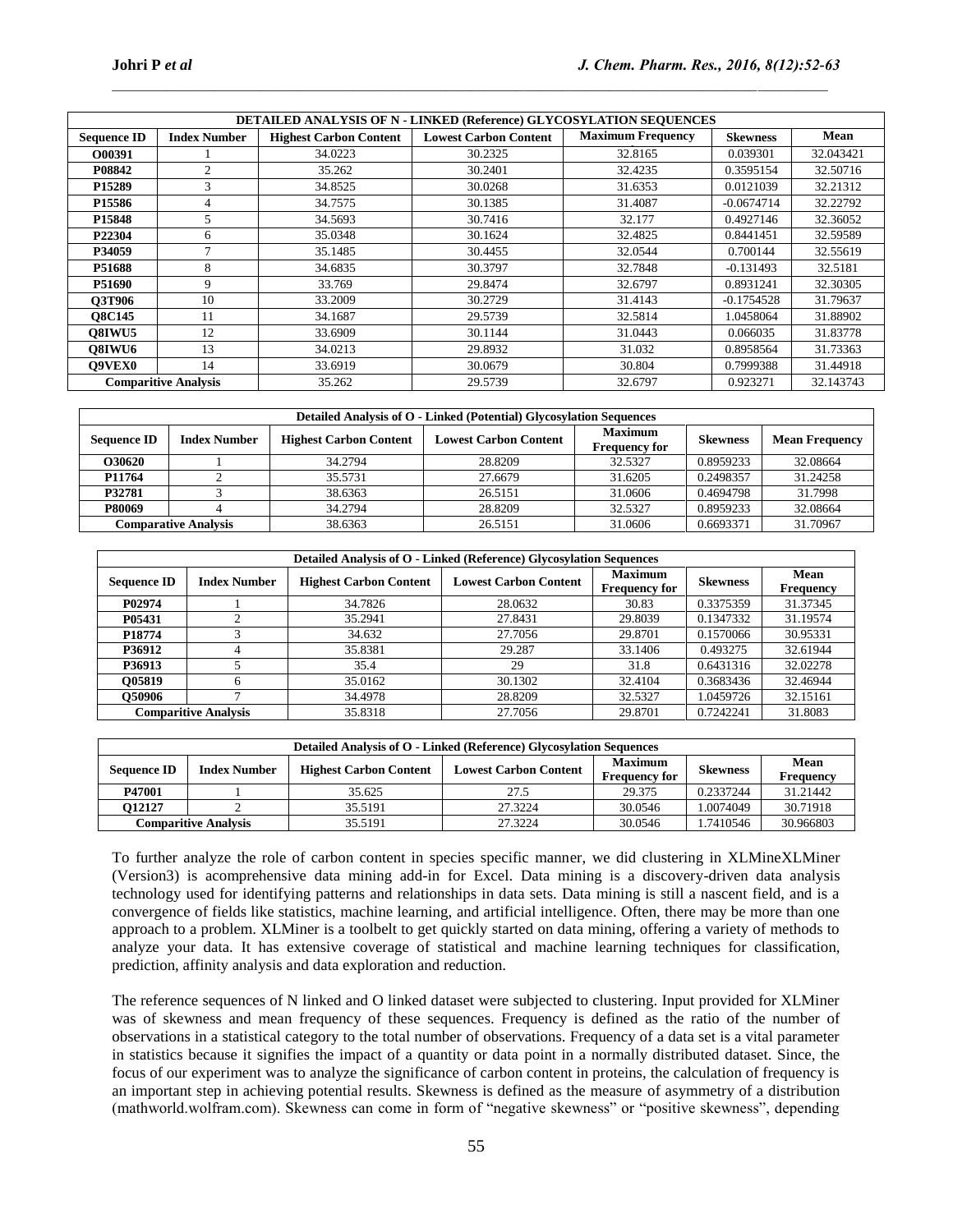on whether data points are skewed to the left (negative skew) or to the right (positive skew) of the data average. The knowledge of skewness is important in terms of concluding the characteristics of a dataset. In case of carbon percentage, if the graph is right skewed, it is evident that the particular that majority of the carbon percentages lie towards the left of the mean. Similarly the analysis stands for the left skewed data.

 $\mathcal{L}_\mathcal{L} = \mathcal{L}_\mathcal{L}$ 

Agglomerative hierarchical clustering was performed. The distance matrix was generated using Euclidean distance. The clustering method used was 'Complete linkage' (Figure 1).

|                     | XLMiner : Hierarchical Clustering |            |                                                       | Date: 20-Apr-2011 17:22:11 | (Ver. 3.2 8.0) |
|---------------------|-----------------------------------|------------|-------------------------------------------------------|----------------------------|----------------|
|                     | <b>Output Navigator</b>           |            |                                                       |                            |                |
| houts               | <b>Clustering Stages</b>          | Dendrogram |                                                       |                            |                |
| <b>Elapsed Time</b> | <b>Predicted Clusters</b>         |            |                                                       |                            |                |
| Inputs              |                                   |            |                                                       |                            |                |
|                     | Data                              |            |                                                       |                            |                |
|                     | hout data                         |            | [Detailed Feature List, 2 xlsx] Sheet17'58\$2:\$0\$21 |                            |                |
|                     | # Records in the input data       |            | lго                                                   |                            |                |
|                     | hout variables normalized         |            | Yes                                                   |                            |                |
|                     | Data Type                         |            | Raw data                                              |                            |                |
|                     | <b>Variables</b>                  |            |                                                       |                            |                |
|                     | # Selected Variables              |            |                                                       |                            |                |
|                     | Selected variables                |            | 0.039300975 32.04342054                               |                            |                |
|                     | Parameters/Options                |            |                                                       |                            |                |
|                     | Draw dendrogram                   |            | fes                                                   |                            |                |
|                     | Show cluster membership           |            | fes                                                   |                            |                |
|                     | # Clusters                        |            |                                                       |                            |                |
|                     | Selected Similarity measure       |            | Euclidean distance                                    |                            |                |
|                     | Selected clustering method        |            | Complete linkage                                      |                            |                |
|                     |                                   |            |                                                       |                            |                |

**Figure 1: Data Analysis Uisng XLMiner Software**

The next step of analysis was done in MATLAB (Version 7.11.0.584(R2010b); License Number: 161051). The input provided was mean frequency and skewness of N linked reference sequences. MATLAB is a high-level technical computing language and interactive environment for algorithm development, data visualization, data analysis, and numeric computation. It can be used in a wide range of applications, including signal and image processing, communications, control design, test and measurement, financial modeling and analysis, and computational biology. MATLAB provides a number of features for documenting and sharing work. It can be integrated with other languages and applications.

Agglomerative hierarchical clustering for the data was performed in MATLAB. Procedure for MATLAB:

- $\triangleright$  The input for MATLAB was provided from the excel data sheets. The parameters input were skewness and mean frequency.
- $\triangleright$  This data was assigned to a variable.
- The next step was to calculate the distance matrix. It was calculated using Euclidean distance. Function pdist() was used for the same.
- After generation of distance matrix, the creation of agglomerative hierarchical clustering tree using function linkage () was performed. The linkage generated provides link between objects and clusters.
- This linkage generated was provided as input for generation of dendrogram using dendrogram() function.
- $\triangleright$  The last step was the calculation of co-phenetic correlation coefficient (c). The co- phenetic correlation for a cluster tree is defined as the linear correlation coefficient between cophenetic distances obtained from the tree, and the original distances used to construct the tree. Thus, it is a measure of how faithfully the tree represents the dissimilarities among observation.

The results for the first phase of analysis were emphasizing on the carbon percentage in protein atomic array. The next phase was designed to deal with specific sites of glycosylation. Here we report the pattern of carbon present in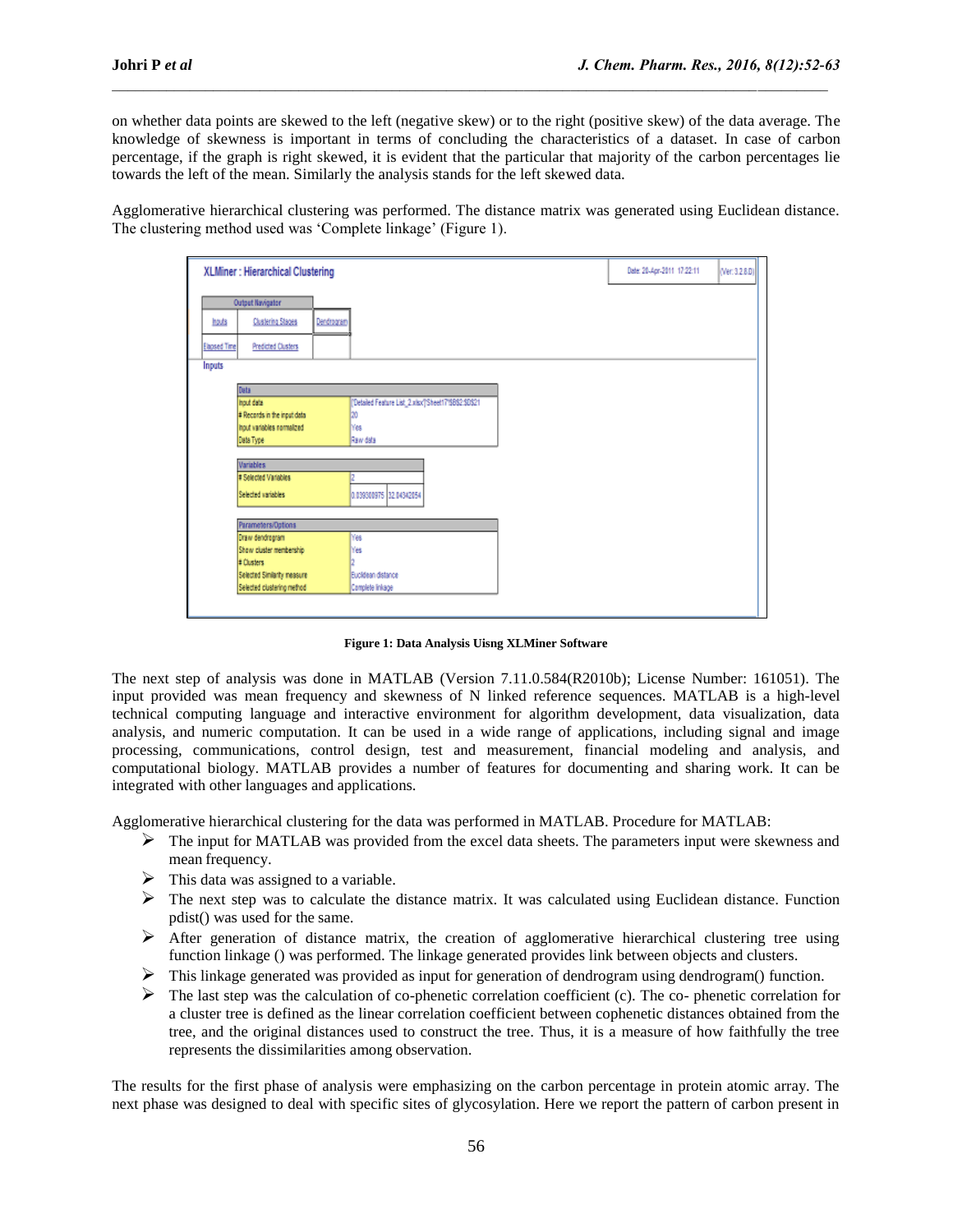and around the sites of glycosylation. Glycosylation sites present in each sequence were marked and the distribution of carbon percentage, along with the region flanking the site was observed for each sequence.

 $\mathcal{L}_\mathcal{L} = \mathcal{L}_\mathcal{L}$ 

This phase is specifically designed for glycosylated sequences. A PERL script was written for the same based on dynamic programming approach. The text file containing the sequence data must contain the locations for sites of glycosylation. The script splits the protein amino acid peptide chain into its constituent atomic array. Here, we consider the atomic content only for side chain of amino acids because the backbone for all the amino acids is constant. So we do not consider the atomic content for backbone. A window taking 2% of the total length of atomic array, with an increment value of 10 atoms, was then slide over for calculation of counts of carbon, nitrogen and sulfur. The carbon percentage was calculated for each window. For analysis purpose, carbon percentage was plot against window number on a graph. Every sequence was analyzed in the same manner and individual graph was plotted for each sequence.

The analysis for sequence ID O00754 (N – linked potential) from *Homo sapiens* is provided. Here we have marked the sites of glycosylation occurring throughout the sequence. We do calculate the mean and median for sites of same length upstream and downstream of the site of glycosylation.

## **ALGORITHM**

The first aim of this project was to study prominence of carbon content in protein sequences. The second aim, after analysis of carbon content and its distribution in protein sequence, was to study the prominence of carbon content at site of glycosylation for sequences undergoing post translational event of glycosylation. The arrangement of carbon content in and around the site of glycosylation was to be analyzed. To understand this it was first necessary to understand if carbon distribution did have any particular pattern or prominent arrangement in protein sequences. With this in view we divided the project in two phases. The first phase was designed to analyze protein atomic carbon content and its distribution. The results generated by this method were expected to through light on the pattern and percentage of carbon atoms in the whole protein sequence. The second phase was designed specifically for protein sequences undergoing glycosylation as post translational modification. The results of this phase were expected to reveal the arrangement of carbon content in and around all the glycosylation sites present in the sequence. Both the programs were written using PERL language (v5.10.1).

Approximately 160 sequences were analyzed using these programs. The sequences for eukaryotes undergoing glycosylation were selected from Swiss prot database and were downloaded in FASTA format. The text files of these were used as input and the sequences were subjected to carbon amount calculation using dynamic programming. Dynamic programming is a method used in solving complex problems by breaking them down into simpler steps. This approach is optimized to solve complicated big problems by breaking them down into smaller sub problems in a recursive fashion. Another feature of problems which are solved using dynamic programming is overlapping sub problems. This means that the space of sub problems should solve the same sub problem over and over, rather than generating new sub problems. It is an approach which provides relative results to a problem in an absolute manner rather than the direct approach. Dynamic programming was used as it is a more absolute approach as compared to the direct approach. The results generated through this method could be subjected to various statistical formulae and analysis to get relative results when considering large datasets. The dataset used to conduct all the experiments involved over 160 protein sequences, hence the program used required relative and absolute approaches in order to yield results which could be used to generate a commendable hypothesis. Hence dynamic programming was deemed more suitable.

## **Phase 1: Calculation of carbon content in protein using dynamic programming**

The phase one program was aimed at evaluation of atomic carbon content in the protein sequence. This program can be used on any type of proteins written in FASTA format.

The algorithm for the first program is as follows:

- $\triangleright$  The program starts by accepting the text file of sequence provided by the user. This sequence is in FASTA format.
- $\triangleright$  The next step is parsing of this sequence. Here, the amino acid sequence of protein is extracted from rest of the annotations.
- $\triangleright$  The length of amino acid sequence is calculated.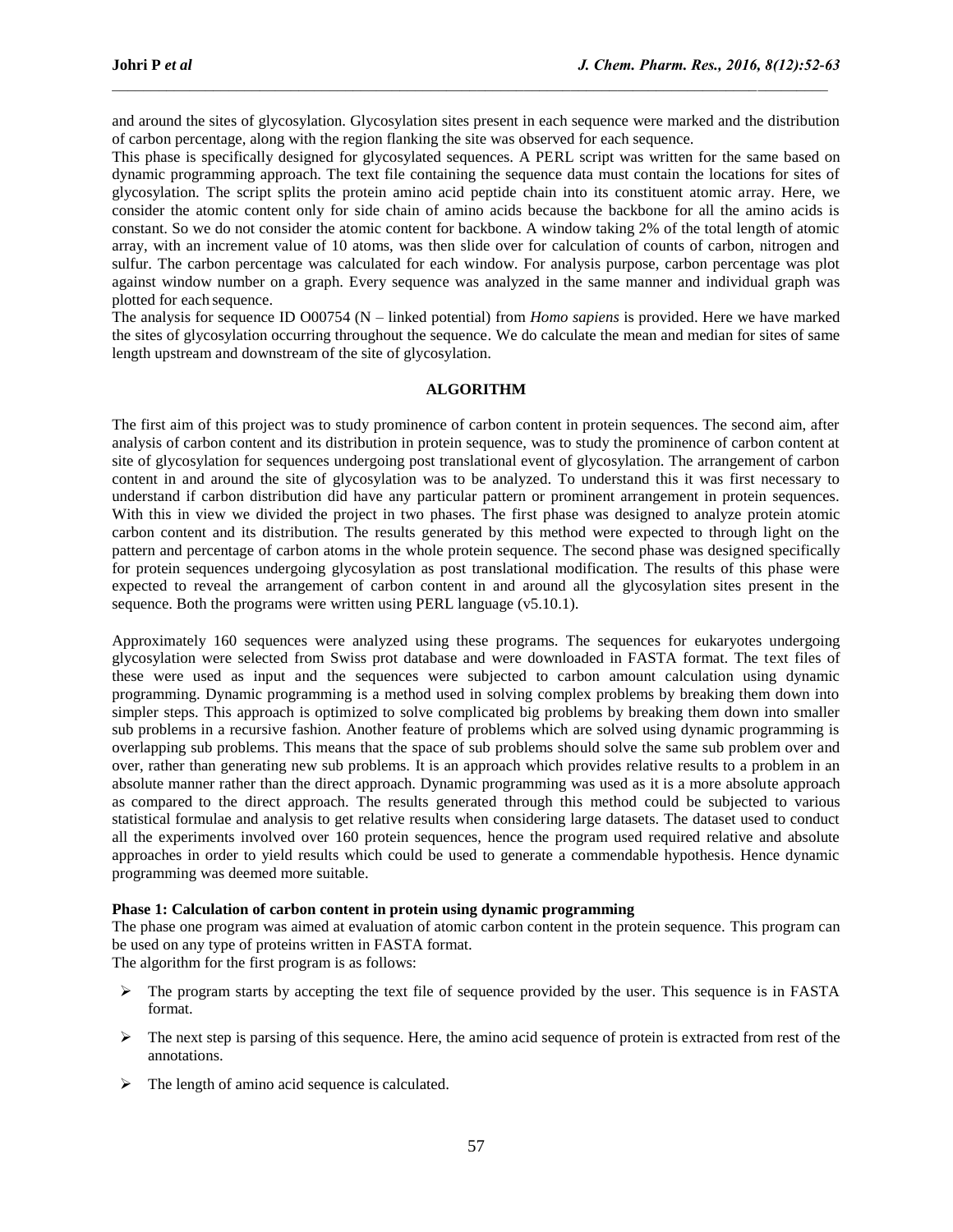$\triangleright$  Every amino acid is replaced with the corresponding atomic sequence. The amino acid sequence is converted into its atomic array sequence.

 $\mathcal{L}_\mathcal{L} = \mathcal{L}_\mathcal{L}$ 

- $\triangleright$  The formation of polypeptides is due to peptide bond formation. This bond is formed by removal of water molecule between two adjacent amino acids. Hence, one water molecule is removed from between two adjacent amino acids atomic content. This leads to the formation of the actual atomic level polypeptide sequence.
- $\triangleright$  The next step is the analysis of the atomic content of the sequence and calculation of its length.
- $\triangleright$  As said earlier, dynamic programming does break down a problem into smaller sub problems. The sub problems are of equal magnitude. Following this, a window of 10% of the total length of atomic array is slide over, for calculating the carbon count of each window. The window frame moves with a distance of one atom at a time.
- $\triangleright$  The carbon count is used for the calculation of carbon percentage in each window.
- $\triangleright$  The frequency of windows for each carbon percentage were identified and divided by total number of windows to provide weights.
- $\triangleright$  Further for the analysis, the frequencies of weighted values were plotted against the carbon percentage for each sequence.

Second phase does deal with the sequences which are of specific nature. These proteins do under go glycosylation as post translational modification. Our interest is in analyzing the sites of glycosylation and the region flanking them. The second program written does analysis of these sites.

The algorithm for the second program is as follows:

- $\triangleright$  The sequences used as input for this program are glycosylated and the locations for sites for glycosylation are provided in Swiss prot database.
- $\triangleright$  The text file with FASTA sequence is to be input in the program. But before inputting the sequence the user has to add the sites of glycosylation in the file as comment at the beginning.
- $\triangleright$  Parsing of sequence takes place.
- $\triangleright$  The program does calculate amino acid sequence length.
- $\triangleright$  Further, the amino acids are substituted with their atomic content.
- $\triangleright$  Here, we consider only the side chain atoms of the amino acids and not the whole atomic content with backbone and side chain. The reason to take only side chain atoms is because the glycosylation event does take place on the side chain only. The peptide bond formation is hence not taken into account.
- $\triangleright$  The length of the atomic sequences is calculated.
- $\triangleright$  Dynamic programming approach is used for this program. Window of length 2% of the total length of sequence is slide over the entire sequence. It moves with an increment of 10 atoms.
- $\triangleright$  The glycosylation sites provided at the beginning of the sequences are noted and the amino acids are found. Further the atom to which the glycosylation takes place is marked.
- $\triangleright$  The windows, in which the glycosylated atom is present, are marked.
- $\triangleright$  We further calculate carbon count of each window.
- $\triangleright$  Using the carbon count, carbon percentage for each window is calculated.

The next step was to analyze carbon percentage. For this, the carbon percentage was plotted in graph against the window number. Various aspects of carbon percentage like mean, median, highest and lowest points of carbon percentage were calculated. The windows containing the glycosylation site were encircled in the graph. The carbon percentage is plotted against window number. The sites of glycosylation are encircled in the graph.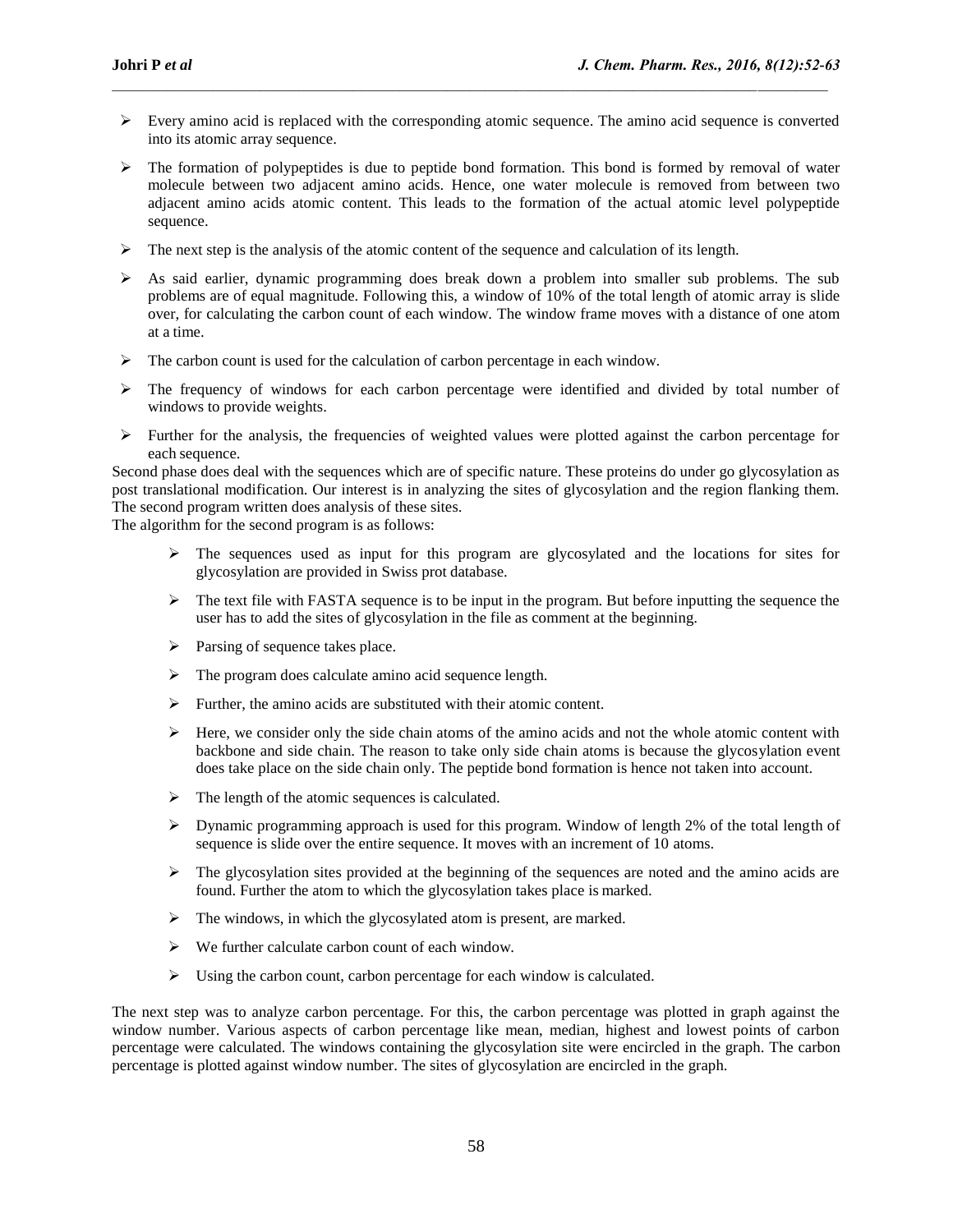# **RESULTS**

 $\mathcal{L}_\mathcal{L} = \mathcal{L}_\mathcal{L}$ 

The entire project was being divided into two phases. In the first half, we tried to find out importance of carbon element in eukaryotic glycosylated protein sequences. The carbon content for N linked glycosylated proteins was calculated using dynamic programming code. The frequency of carbon percentage for all the N linked glycosylated proteins was calculated, tabulated (Table 1) and subjected to frequency distribution plot (Figure 2).



**Figure 2: Combined analysis of all N linked sequences**

The plot turned to be a bell shaped curve ranging from 24.83% to 39%. The maximum frequency of carbon percentage was observed for 30.87%. The mean frequency calculated was 32.05 and the skewness for the plot was 1.2586.

The same procedure was subjected to O linked glycosylated proteins (Figure 3).



**Figure 3: Combined analysis of all O linked sequences**

The plot did provide curve in a range of 26.51% to 38.63%. Maximum frequency of carbon percentage was observed for 31.06%. Mean frequency was calculated as 31.71 and skewness of graph was 0.6693. After the analysis of N linked and O linked glycosylated proteins, we plotted all the sequences togrther in one single plot (Figure 4).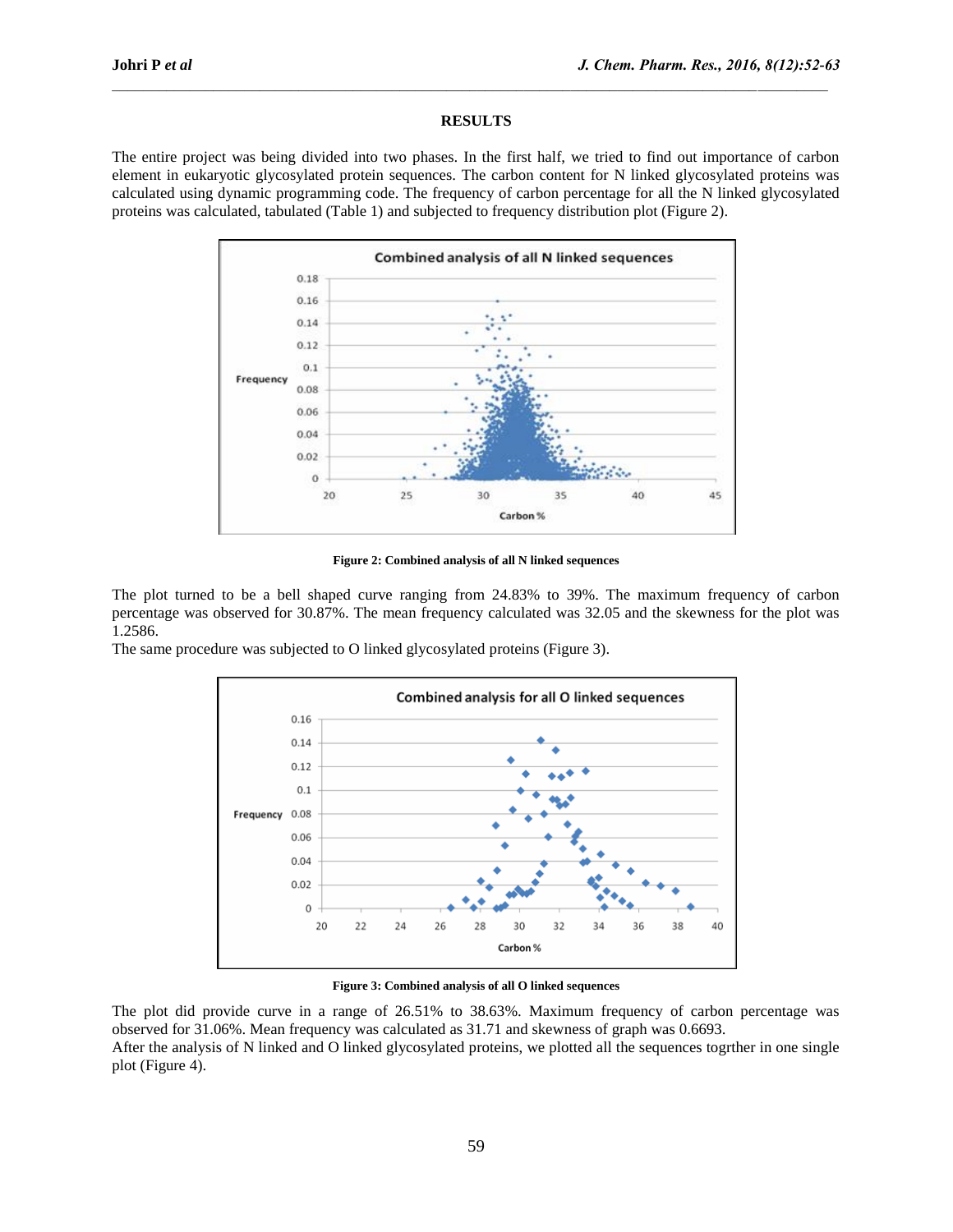

 $\mathcal{L}_\mathcal{L} = \mathcal{L}_\mathcal{L}$ 

**Figure 4: Comparative analysis between all N linked and O linked sequences**

This plot significantly seperated the N linked protein sequences from O linked proteins sequences. This showed different carbon precentage for different types of glycosylation. Further to extend our analysis, we tried to cluster protein sequences based on carbon percentage. A distance matrix was created taking two parameters in account – skewness and mean frequency of the frequency distribution plot for N linked glycosylated sequences (Figure 5).



**Figure 5: Dendrogram for all N linked and O linked reference sequences by XLMiner**

The above dendrogram was analyzed and it was observed that the clusters formed were evidently categorized species wise (Table 3).

| Table 3: Clusters formed in dendrogram from XLMiner |  |  |  |
|-----------------------------------------------------|--|--|--|
|-----------------------------------------------------|--|--|--|

| <b>Nodes</b> | <b>Organisms</b>                                 |
|--------------|--------------------------------------------------|
| $5-6$        |                                                  |
| 10-12-13     | Homo sapiens                                     |
| $2 - 3 - 7$  |                                                  |
| $8-20$       | Homo sapiens and Pedobacter herpavirus           |
| $9 - 11$     | Homo sapiens and Mus musculus                    |
| $15-16$      | Neisseria gonorrhoeae and Niesseria meningitides |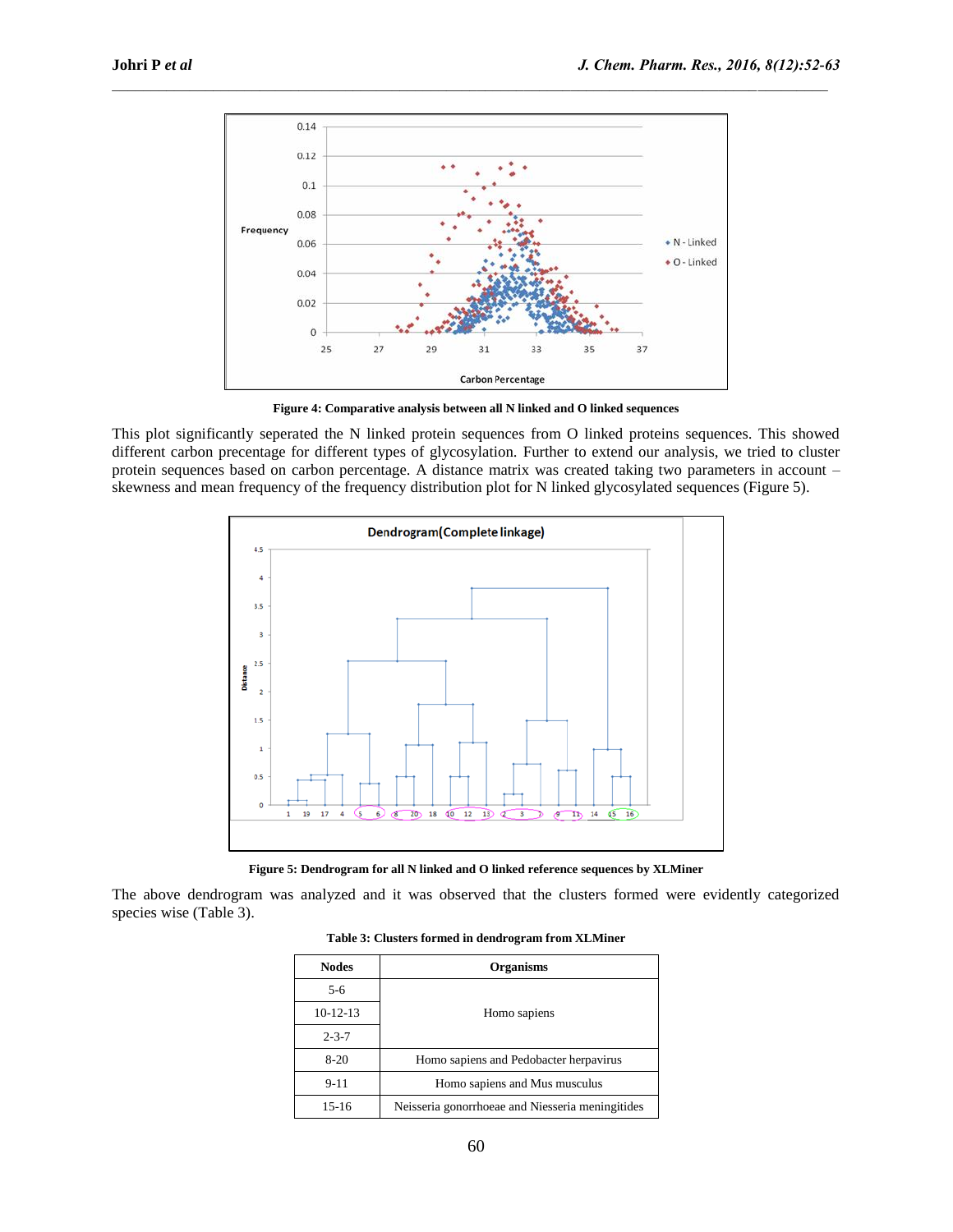By study of this dendrogram it was evident that the cluster formation was according to the species. Further to back up the analysis, we performed analysis of only N linked glycosylation sequences in MATLAB software (Figure 5).

 $\mathcal{L}_\mathcal{L} = \mathcal{L}_\mathcal{L}$ 



**Figure 5: Dendrogram for all N linked reference sequences in MATLAB**

The analysis of the dendrogram we concluded that the clustering was more advanced. It was now based on the function and subcellular location of the proteins. The cophenetic correlation coefficient for the above dendrogram was c=0.7938. Here the presence of the last (14<sup>th</sup>) node was as an outlier. After masking that node the value for c=0.7953 (Figure 6).



**Figure 6: Dendrogram after masking the 14th node**

The clusters formed above we analyzed according to their function and location in cell (Table 4).

After examining the carbon content analysis in different types of glycosylated proteins in eukaryotes, we further proceed to analyze the role of carbon at particular glycosylation site. For this study we again subject the glycosylated protein sequence to a dynamic programming code, which focused only the side chains of the peptide and not the back bone. From the dynamic programming approach we obtained data regarding carbon percentage in particular site of glycosylation. This data was plot on a graph (Figure 7).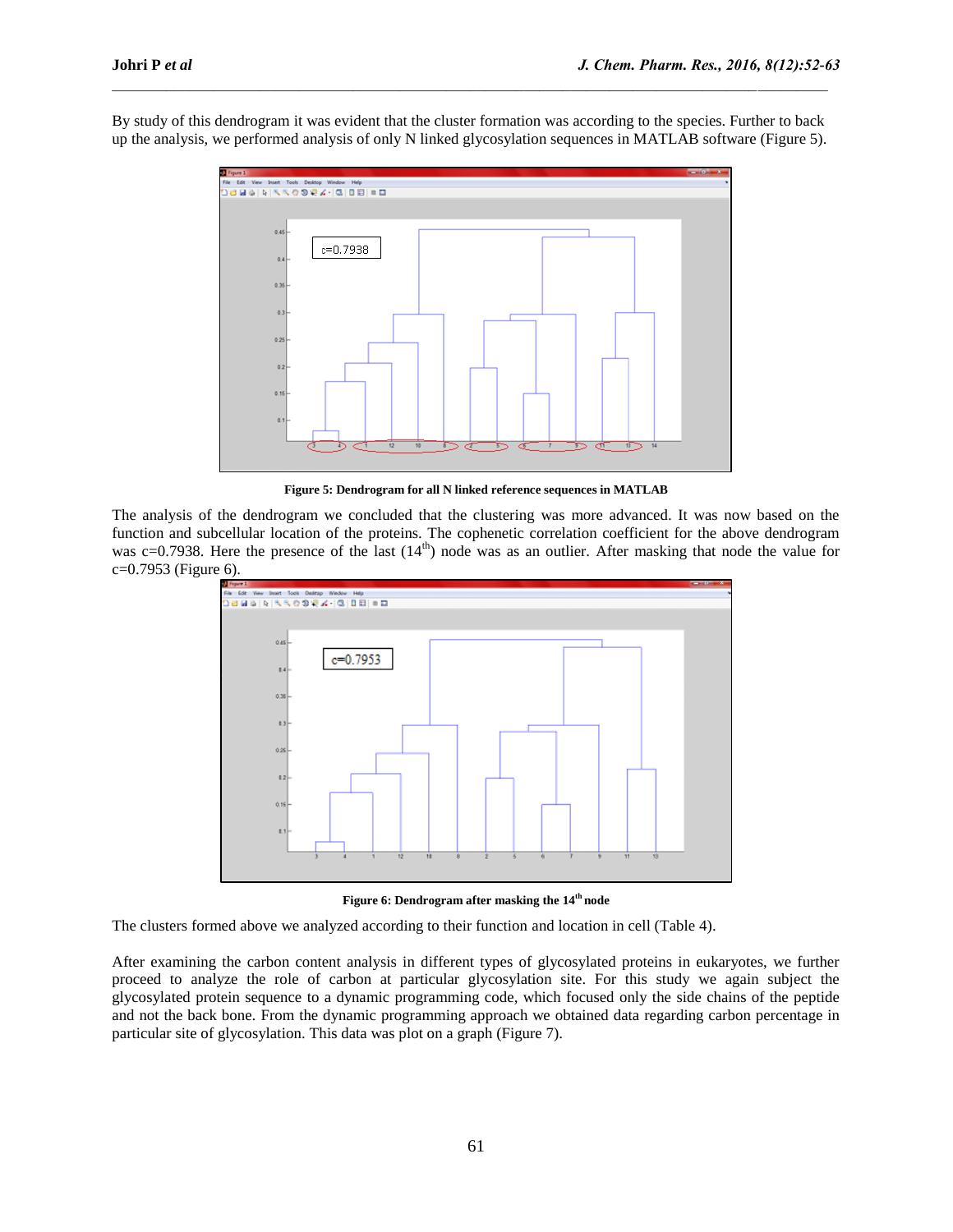| <b>Nodes</b>   | <b>Function</b>                     | Location                       |
|----------------|-------------------------------------|--------------------------------|
| 3              | Hydrolases                          | Lysosome                       |
| $\overline{4}$ | Hydrolases                          | Lysosome                       |
| 1              | Catalyzes oxidation                 | Golgi apparatus membrane       |
| 12             | Arylsulfatase activity              | Golgi apparatus membrane       |
| 10             | Catalyze formation of mannose       | Golgi apparatus membrane       |
| 8              | NADH Dehydrogenase                  | Mitochondria                   |
| $\overline{c}$ | Conversion of precursor to estrogen | Endoplasmic reticulum membrane |
| 5              | Hydrolysis                          | Lysosome                       |
| 6              | Degradation                         | Lysosome                       |
| 7              | Hydrolysis                          | Lysosome                       |
| 9              | NADH Dehydrogenase                  | Mitochondrial inner membrane   |
| 11             | Transporter protein                 | Cell membrane                  |
| 13             | Arylsulfatase activity              | Endoplasmic reticulum          |



 $\mathcal{L}_\mathcal{L} = \mathcal{L}_\mathcal{L}$ 





**Figure 7: Site wise analysis for sequence Q9Y6A1**